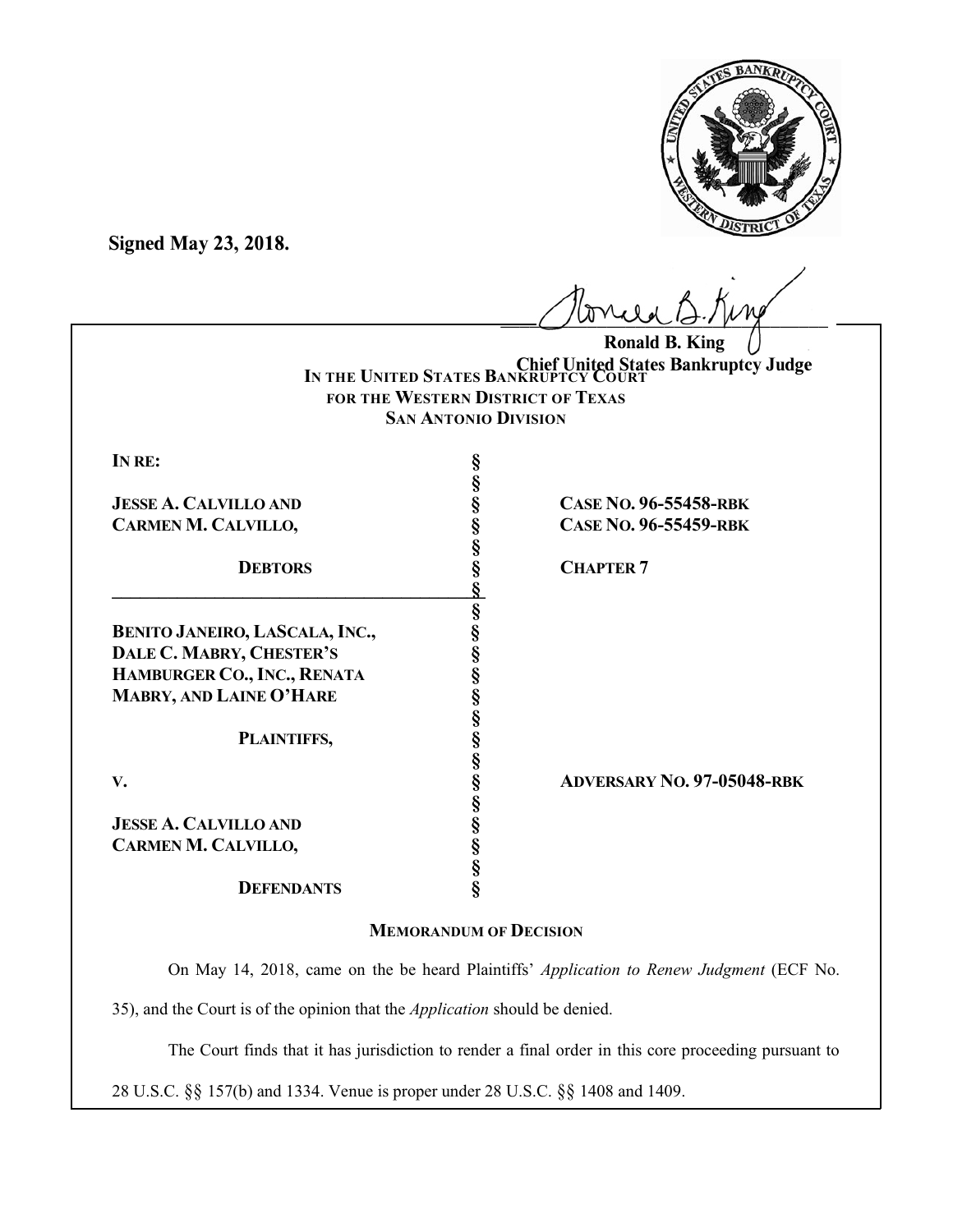### **BACKGROUND**

Plaintiffs commenced an adversary proceeding against Defendants to determine the dischargeability of certain debts in 1997. Judgment in favor of Plaintiffs was entered on April 20, 1998. A writ of execution was prepared by the clerk of court ten years later on April 16, 2008. Plaintiffs also filed an *Application to Renew Judgement* (ECF No. 29) that same day, which the Court granted by order entered on April 18, 2008. Aside from an email making reference to a telephone conversation between Plaintiffs' attorney and the United States Marshal's office, Plaintiffs have provided no evidence, admissible or otherwise, to show that the writ of execution was ever delivered to a United States Marshal for execution. Defendants, on the other hand, produced a certificate from the United States Marshal's Service, issued by the custodian of records, certifying that no writ of execution in 2008 in this adversary proceeding can be found in its records.

On March 13, 2018, Plaintiffs filed another *Application to Renew Judgment* (ECF No. 35) that is now before the Court.

#### **DISCUSSION**

A money judgment is enforced by a writ of execution, unless the court directs otherwise. *The procedure on execution*—and in proceedings supplementary to and in aid of judgment or execution—*must accord with the procedure of the state where the court is located*, but a federal statute governs to the extent it applies.

Fed. R. Civ. P. 69(a)(1) (emphasis added). Under the Federal Rules of Civil Procedure, "judgment creditors must file a writ of execution in accordance with the 'practice and procedure of the state in which the district court is held.'" *Andrews v. Roadway Exp. Inc.*, 473 F.3d 565, 568 (5th Cir. 2006); *see also Home Port Rentals, Inc. v. Int'l Yachting Grp., Inc.*, 252 F.3d 399, 406–09 (5th Cir. 2001). "Time limits for writs of execution are procedural in nature and are governed by state law." *Andrews*, 473 F.3d at 568. Under Texas law, a writ of execution must be issued within ten years of a judgment or it will become dormant. Tex. Civ. Prac. & Rem. Code Ann. § 34.001(a) (West 2009). Once the first writ of execution is timely issued, a judgment creditor can keep a judgment from going dormant indefinitely by having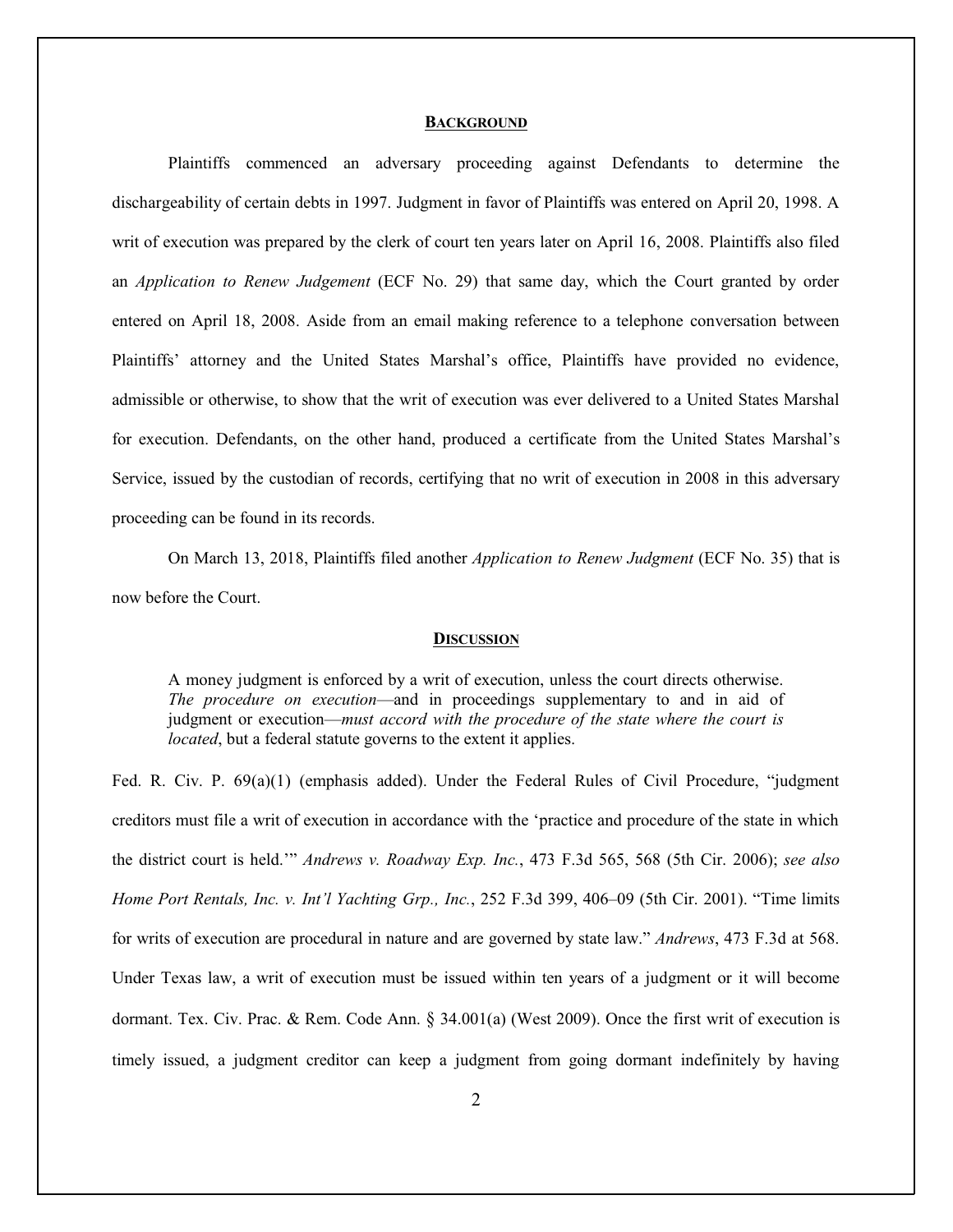subsequent writs issued within ten years after the issuance of the previous writ.  $\S$  34.001(b). A dormant judgment cannot be executed upon unless it is revived within two years of the judgment becoming dormant and only by the two specific circumstances provided for by statute. § 31.006 ("A dormant judgment may be revived by scire facias or by an action of debt brought not later than the second anniversary of the date that the judgment becomes dormant.").

Texas appellate courts across the state have held that issuing a writ of execution pursuant to section 34.001 "means more than mere clerical preparation of the writ and requires that it be delivered to an officer for enforcement." *Webb v. Yorkshire W. Capital, Inc.*, 2017 WL 677825, at \*2 (Tex. App.—Dallas Feb. 21, 2017, no pet.); *Keith M. Jensen, P.C. v. Briggs*, 2015 WL 1407357, at \*5 (Tex. App.—Fort Worth Mar. 26, 2015, no pet.) (mem. op.); *Hawthorne v. Guenther*, 461 S.W.3d 218, 221 (Tex. App.—San Antonio 2015, no pet.); *Cedyco Corp. v. Whitehead*, 2009 WL 2045262, at \*3 (Tex. App.—Beaumont July 16, 2009, no pet.) (mem. op.); *Rollins v. Am. Exp. Travel Related Servs. Co., Inc.*, 219 S.W.3d 1, 4 (Tex. App.—Houston [14th Dist.] 1987, writ ref'd n.r.e.). "The judgment creditor carries the burden of proving not only clerical preparation of the writ within the statutory time period, but also . . . actual delivery to the appropriate officer . . . ." *Rollins*, 219 S.W.3d at 4.

In the present case, the record shows that a writ of execution was prepared within the ten-year time period prescribed by section 34.001 (judgment was entered April 20, 1998 and a writ of execution was prepared by the clerk of court on April 16, 2008). The Plaintiffs, however, have failed to provide sufficient proof that the writ of execution was ever delivered to an appropriate officer for enforcement. Without such proof, the writ of execution was not *issued* within the ten-year framework provided for by section 34.001 as that term has been defined under Texas law. The judgment, therefore, became dormant on April 21, 2008, and could only have been revived by "scire facias or an action of debt brought not later than" April 21, 2010. *See* § 31.006 (stating that a dormant judgment can only be revived within the first two years of it becoming dormant).